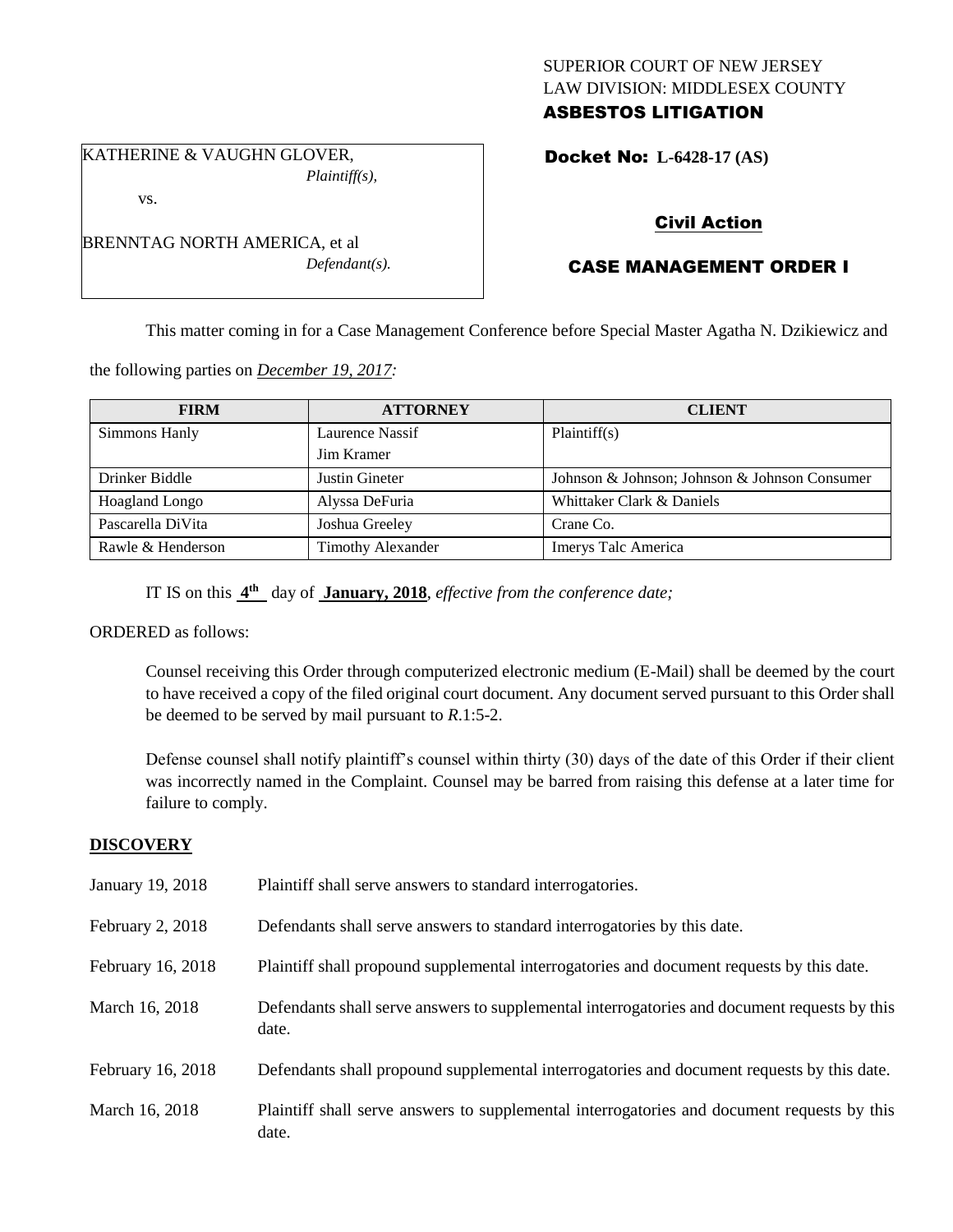| April 13, 2018 | Plaintiff depositions shall be concluded by this date. Plaintiff's counsel shall contact the<br>Special Master within one week of this deadline if plaintiff depositions are not completed by<br>this date. |
|----------------|-------------------------------------------------------------------------------------------------------------------------------------------------------------------------------------------------------------|
| May 15, 2018   | Fact discovery, including depositions, shall be completed by this date. Plaintiff's counsel shall<br>contact the Special Master within one week of this deadline if all fact discovery is not<br>completed. |
| June 29, 2018  | Depositions of corporate representatives shall be completed by this date.                                                                                                                                   |

### **EARLY SETTLEMENT**

July 31, 2018 Settlement demands shall be served on all counsel and the Special Master by this date.

### **SUMMARY JUDGMENT MOTION PRACTICE**

- September 28, 2018 Summary judgment motions shall be filed no later than this date.
- October 26, 2018 Last return date for summary judgment motions.

#### **MEDICAL DEFENSE**

- January 19, 2018 Plaintiff shall serve executed medical authorizations (along with answers to interrogatories) by this date.
- January 19, 2018 Plaintiff shall serve a diagnostic medical report and any medical records in plaintiff's possession by this date.
- September 17, 2018 Plaintiff shall serve medical expert reports by this date.
- November 30, 2018 Defendants shall identify its medical experts and serve medical reports, if any, by this date. In addition, defendants shall notify plaintiff's counsel (as well as all counsel of record) of a joinder in an expert medical defense by this date.

#### **LIABILITY EXPERT REPORTS**

- September 17, 2018 Plaintiff shall identify its liability experts and serve liability expert reports or a certified expert statement by this date or waive any opportunity to rely on liability expert testimony.
- November 30, 2018 Defendants shall identify its liability experts and serve liability expert reports, if any, by this date or waive any opportunity to rely on liability expert testimony.

#### **ECONOMIST EXPERT REPORTS**

September 17, 2018 Plaintiff shall identify its expert economists and serve expert economist report(s), if any, by this date or waive any opportunity to rely on economic expert testimony.

# November 30, 2018 Defendants shall identify its expert economists and serve expert economist report(s), if any, by this date or waive any opportunity to rely on economic expert testimony.

 $\_$  ,  $\_$  ,  $\_$  ,  $\_$  ,  $\_$  ,  $\_$  ,  $\_$  ,  $\_$  ,  $\_$  ,  $\_$  ,  $\_$  ,  $\_$  ,  $\_$  ,  $\_$  ,  $\_$  ,  $\_$  ,  $\_$  ,  $\_$  ,  $\_$  ,  $\_$  ,  $\_$  ,  $\_$  ,  $\_$  ,  $\_$  ,  $\_$  ,  $\_$  ,  $\_$  ,  $\_$  ,  $\_$  ,  $\_$  ,  $\_$  ,  $\_$  ,  $\_$  ,  $\_$  ,  $\_$  ,  $\_$  ,  $\_$  ,